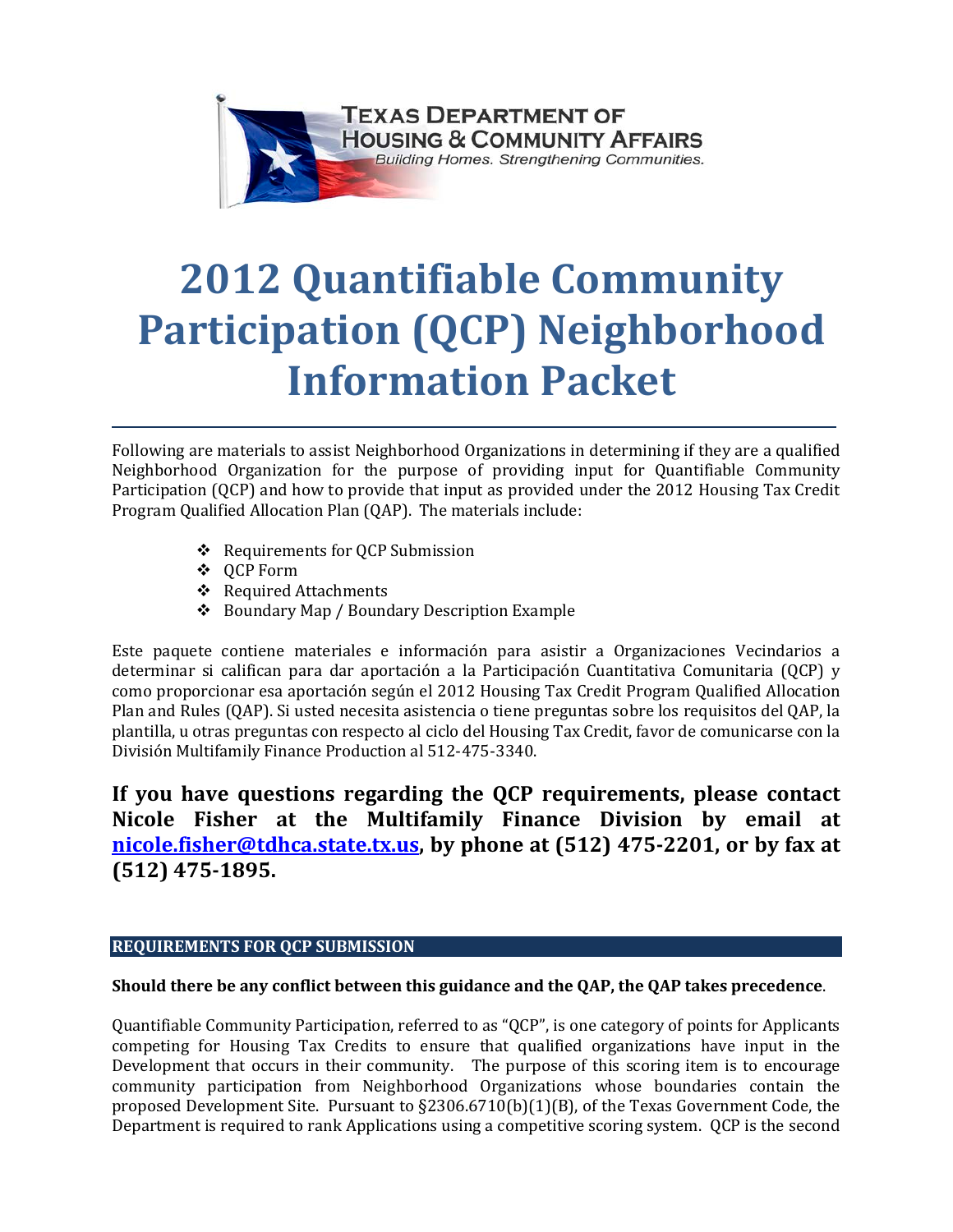highest scoring item of all the scoring criteria and may qualify an Application for up to 24 points. Written statements from any qualified Neighborhood Organizations on record with the state or county in which the Development is to be located and whose boundaries contain the proposed Development Site are included in the QCP score.

## **DEADLINES**

In order to be eligible for a point score, all submissions must be postmarked, faxed, emailed (or similar) to the Department no later than **March 1, 2012**. Submissions should be addressed to the Texas Department of Housing and Community Affairs, "Attention: Director of Housing Tax Credits (Neighborhood Input)".

## **DEFINITION OF "NEIGHBORHOOD ORGANIZATION"**

An organization that is composed of persons living near one another within the organization's defined boundaries for the neighborhood and that has a primary purpose of working to maintain or improve the general welfare of the neighborhood. A Neighborhood Organization includes a homeowners' association or a property owners' association. For purposes of QCP, "persons living near one another" means two or more separate residential households.

## $\div$  SUBMISSION REQUIREMENTS

A Neighborhood Organization ("organization") must submit the following:

- Completed "Qualified Neighborhood Organizations Evidence of Quantifiable Community Participation" ("form")
- Documentation to support the selection of being on record with the county or Secretary of State. If requesting to be on record with TDHCA, registry with TDHCA is for one year. Organizations that were previously on record with TDHCA must request to be on record for each HTC Application Round. (County, Secretary of State and TDHCA registry may require additional documentation to be submitted upon request)
- Evidence of the Neighborhood Organization's existence (ex: bylaws, articles, newsletter, minutes, etc.)
- Process to provide evidence of notice to persons living within the boundaries to join or participate in the affairs of the organization (ex: letter, posting notice, etc.) A Neighborhood Organization must provide notice of at least 72 hours.
- Boundary Map The boundary map should be legible, clearly marked with the geographical boundaries of the Neighborhood Organization, and indicate the location of the proposed Development. The written description and boundary map should have the same geographical boundaries. The map must show the street names or identify the landmarks (for instance, railroad tracks or a creek) that make up the boundaries. This documentation is subject to the Department's approval. You can create a street-level map of your community a[t http://www.mapquest.com](http://www.mapquest.com/) or at [http://maps.google.com.](http://maps.google.com/) Please contact the Department if you need help creating an appropriate map.

# **ADDITIONAL INFORMATION**

TDHCA may request that the organization provide additional information or documentation that it deems relevant to clarify information contained in the organization's form and/or enclosures. If the Department determines additional information is needed, it will request information in an Administrative Deficiency Notice by e-mail or facsimile to the e-mail addresses or facsimile numbers provided on the form. If the deficiencies are not clarified or corrected to the Department's satisfaction within five business days from the date the notice is sent to the organization, the organization's form will not be considered further for scoring and the organization will be so advised. This potential deficiency process does not extend any deadline required for the "Quantifiable Community Participation" process. An organization may not submit additional information or documentation after the original submission of the QCP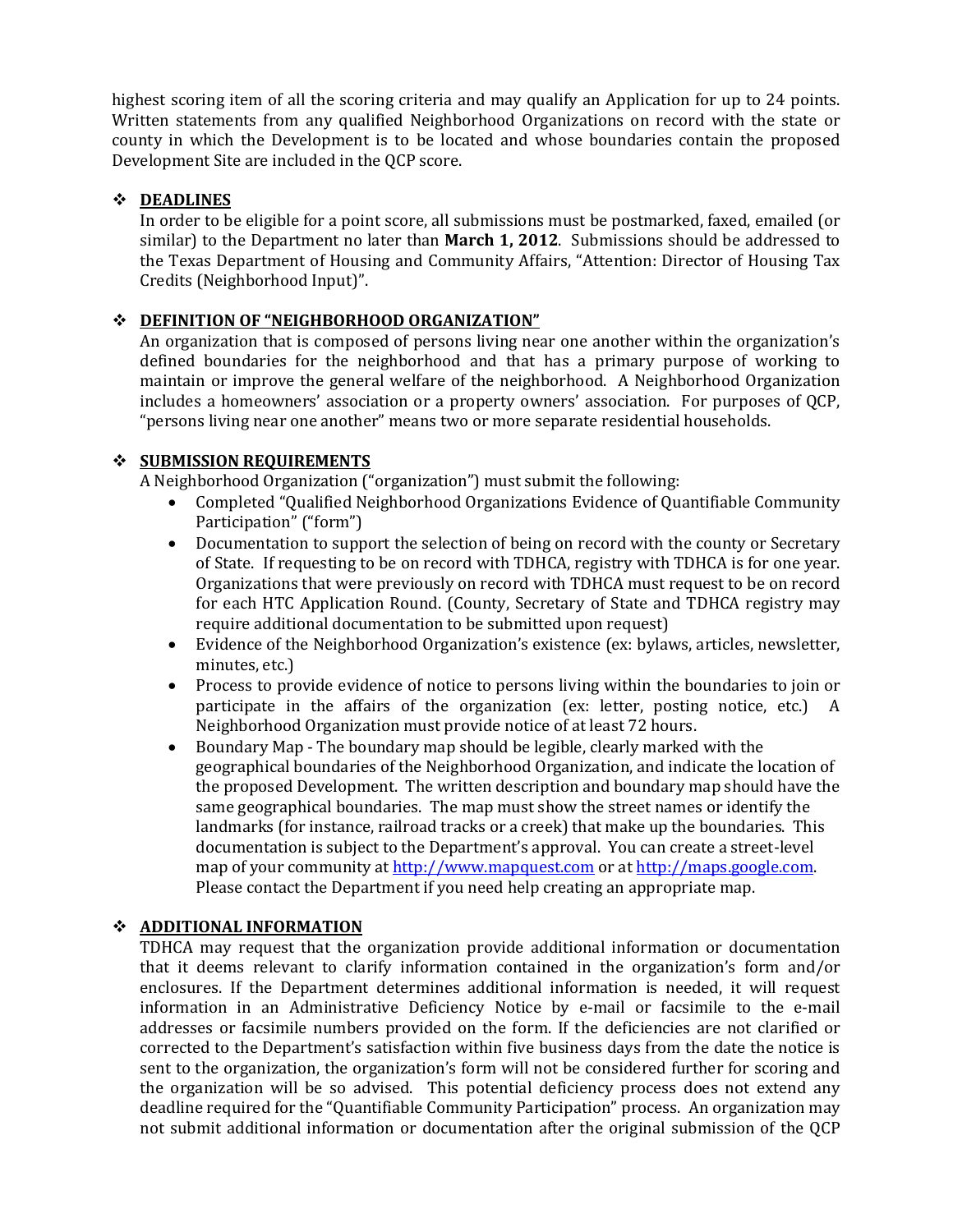documentation except in response to the Department specifically requesting additional information.

Any submission determined to be ineligible for QCP scoring will be summarized for the Department's Board as the Public Comment but will not be scored for QCP.

## **INSTRUCTIONS FOR COMPLETING THE "FORM"**

If an organization is eligible to provide input on more than one Development, each Development must be addressed in a separate submission.

### **Part 1: Development Information**

• This section of the form requests basic information regarding the proposed affordable housing development that the Neighborhood Organization wishes to provide community input about. Please enter the Development Name and address information.

## **Part 2: Neighborhood Organization Information**

• This section of the form requests information about the Neighborhood Organization submitting that is providing input on a specific property. If the organization is currently on record with the county or the Secretary of State, evidence of this will be required to be attached to this form. If the organization is not currently on record with any entity, then the organization may select the option to request to be on record with TDHCA.

## **Part 3: Neighborhood Organization Contact Information**

This section of the form requests contact information for the individuals who have authority to sign on behalf of the organization in case the Department needs to contact these individuals for additional information.

## **Part 4: Reason for Support or Opposition**

This section of the form requests the Neighborhood Organization to indicate whether they support or oppose the proposed development for which the input is being provided. You must include a clear and concise statement describing the reasons for the Neighborhood Organization's support or opposition.

## **Part 5: Written Boundary Description**

• This section of the form requests a written boundary description of the Neighborhood Organization's boundaries. While any Neighborhood Organization may provide public comment regarding any Application submitted for Housing Tax Credits, in order for the public comment to count for purposes of impacting an Application's score, the boundaries of a Neighborhood Organization must include the Development Site. The boundary description must match the boundary map which should be attached to this form.

## **Part 6: Certifications**

- This section of the form requests that the individuals with authority to sign on behalf of the Neighborhood Organization certify to the information presented on this form and that the Neighborhood Organization meets the requirements to qualify for purposes of Quantifiable Community Participation.
- The form requires the signature, printed name, date and title for both the 1st and 2nd Contact to be considered complete.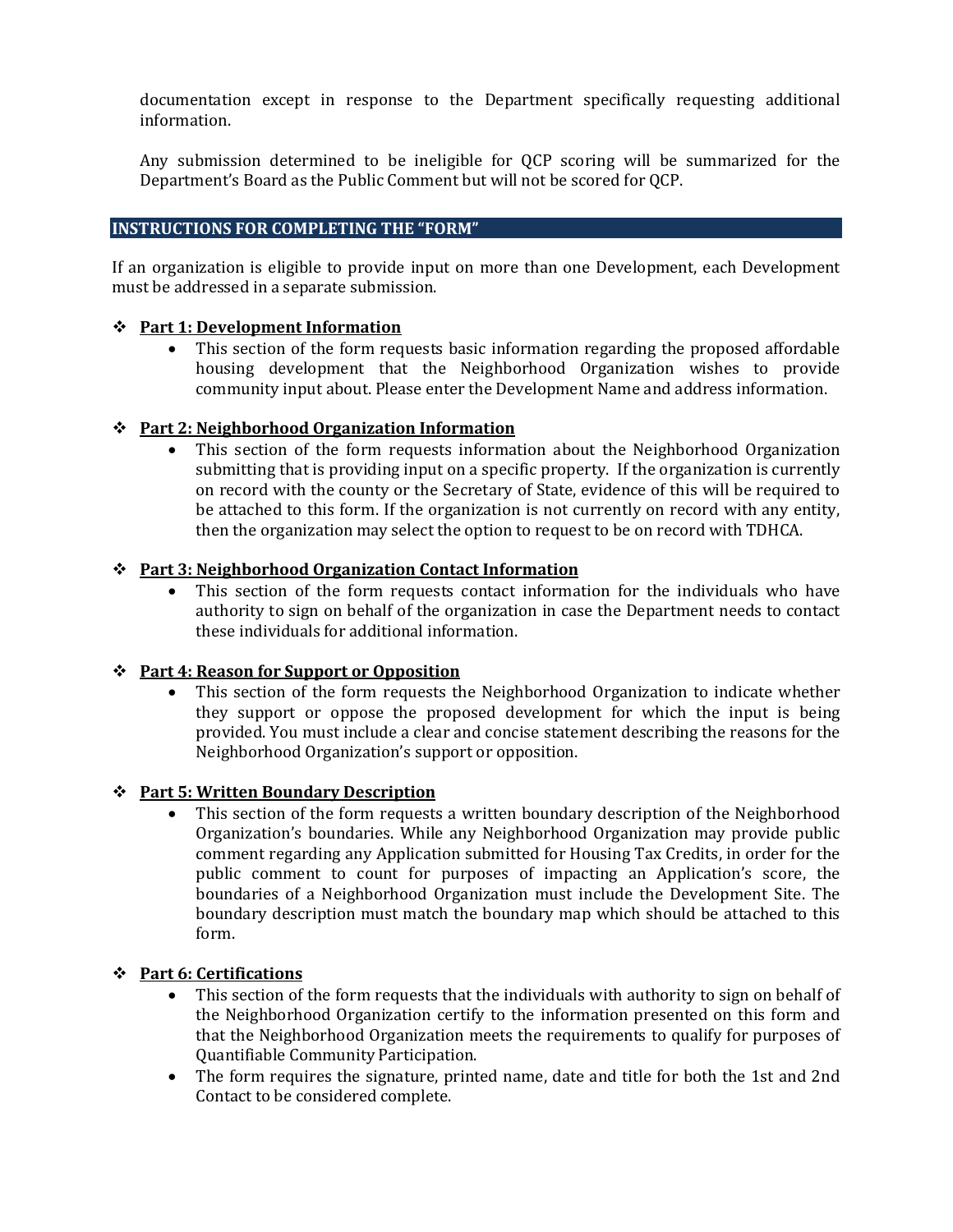# **Texas Department of Housing & Community Affairs**

## **Accurately fill in all blanks. Certify to each requirement by signing the last page. All attachments must be included in QCP submission package.**

| <b>Part 1: Development Information</b> |  |  |  |  |
|----------------------------------------|--|--|--|--|
|                                        |  |  |  |  |
| Development Name:                      |  |  |  |  |
| Development Street Address:            |  |  |  |  |
| Development City:                      |  |  |  |  |
| Development County:                    |  |  |  |  |
| TDHCA # (for office use only):         |  |  |  |  |

| Part 2: Neighborhood Organization Information                                                               |                                                                                   |  |  |  |
|-------------------------------------------------------------------------------------------------------------|-----------------------------------------------------------------------------------|--|--|--|
|                                                                                                             |                                                                                   |  |  |  |
| Neighborhood Organization Name:                                                                             |                                                                                   |  |  |  |
| The Neighborhood Organization is a (select one of the following):                                           |                                                                                   |  |  |  |
| <b>Homeowners Association</b>                                                                               |                                                                                   |  |  |  |
| <b>Property Owners Association</b>                                                                          |                                                                                   |  |  |  |
|                                                                                                             | Resident Council and our members occupy the existing development                  |  |  |  |
| Other (explain):                                                                                            |                                                                                   |  |  |  |
| As of <b>March 1, 2012</b> , the Neighborhood Organization is on record with (select one of the following): |                                                                                   |  |  |  |
| County                                                                                                      |                                                                                   |  |  |  |
| Secretary of State                                                                                          |                                                                                   |  |  |  |
|                                                                                                             | Requests to be on record with the Texas Department of Housing & Community Affairs |  |  |  |

| Part 3: Neighborhood Organization Contact Information |  |                       |  |  |  |
|-------------------------------------------------------|--|-----------------------|--|--|--|
|                                                       |  |                       |  |  |  |
| 1 <sup>st</sup> Contact Information                   |  |                       |  |  |  |
| Name:                                                 |  |                       |  |  |  |
| Title:                                                |  |                       |  |  |  |
| Physical Address:                                     |  |                       |  |  |  |
| Mailing Address (if<br>different from above):         |  |                       |  |  |  |
| City:                                                 |  | Zip Code:             |  |  |  |
| Day Phone:                                            |  | <b>Evening Phone:</b> |  |  |  |
| Fax Number:                                           |  | Email:                |  |  |  |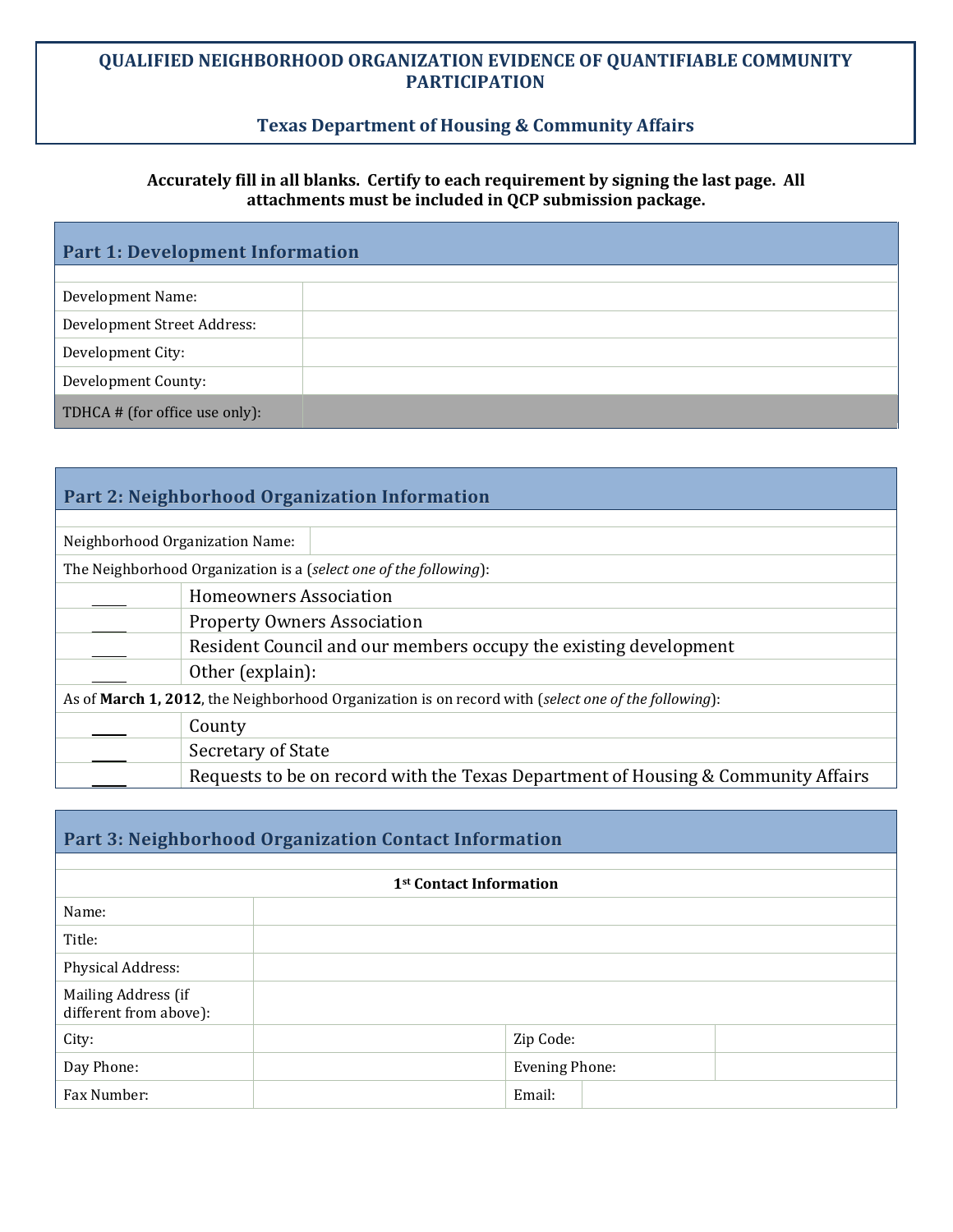# **Texas Department of Housing & Community Affairs**

| Part 3: Neighborhood Organization Contact Information (continued) |        |                       |  |  |  |
|-------------------------------------------------------------------|--------|-----------------------|--|--|--|
| 2 <sup>nd</sup> Contact Information                               |        |                       |  |  |  |
| Name:                                                             |        |                       |  |  |  |
| Title:                                                            |        |                       |  |  |  |
| Physical Address:                                                 |        |                       |  |  |  |
| Mailing Address (if<br>different from above):                     |        |                       |  |  |  |
| City:                                                             |        | Zip Code:             |  |  |  |
| Day Phone:                                                        |        | <b>Evening Phone:</b> |  |  |  |
| Fax Number:                                                       | Email: |                       |  |  |  |

# **Part 4: Reason for Support or Opposition**

|                                                                 | The Neighborhood Organization |  | Supports |  | Opposes the Application for Competitive Housing Tax Credits |
|-----------------------------------------------------------------|-------------------------------|--|----------|--|-------------------------------------------------------------|
| for the above referenced development for the following reasons: |                               |  |          |  |                                                             |
|                                                                 |                               |  |          |  |                                                             |
|                                                                 |                               |  |          |  |                                                             |
|                                                                 |                               |  |          |  |                                                             |
|                                                                 |                               |  |          |  |                                                             |

# **Part 5: Written Boundary Description**

Provide a written boundary description of the geographical boundaries of the Neighborhood Organization. (Example: North boundary is Main St., East boundary is railroad track, South boundary is First St., West boundary is Jones Ave.) Boundary description MUST match the boundary map.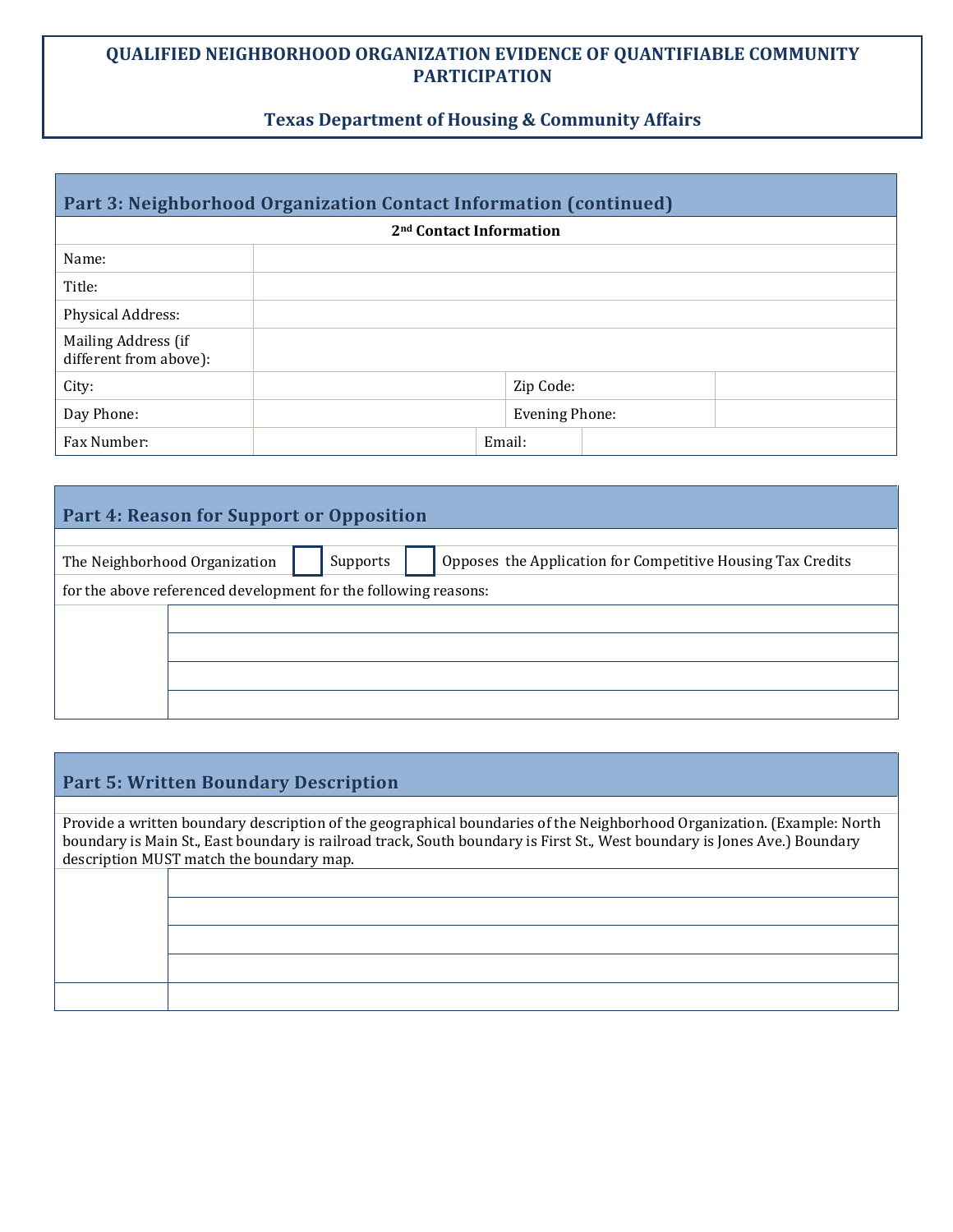# **Texas Department of Housing & Community Affairs**

# **Part 6: Certifications**

By signing this form, I (we) certify to the following:

- This organization certifies that the two officials or board members listed have the authority to sign on behalf of the Neighborhood Organization.
- This organization certifies that the boundaries of this organization include the proposed Development Site in its entirety. This organization acknowledges that annexations after March 1, 2012 are not considered eligible boundaries and a site that is only partially within the boundaries will not satisfy the requirement that the boundaries contain the proposed Development Site.
- This organization certifies that it meets the definition of "Neighborhood Organization"; defined as an organization of persons living near one another within the organization's defined boundaries that contain the proposed Development Site and that has a primary purpose of working to maintain or improve the general welfare of the neighborhood.
- This organization acknowledges that this completed form and required attachments must be submitted to Texas Department of Housing and Community Affairs by the Neighborhood Organization no later than March 1, 2012, Attention: Director of Housing Tax Credits, Neighborhood Input, P.O. Box 13941 (MC 332-10), Austin TX 78711-3941. For overnight or courier delivery use the following physical address: 221 East 11th Street, Austin TX 78701-2410. **Do not use P.O. Box address for overnight or courier delivery**. Form and Attachments may also be faxed to (512) 475-1895 or toll free at (800) 733-5120.

This organization certifies that all certifications contained herein are true and accurate. **(First and Second Contacts must sign below):**

1<sup>st</sup> Contact Signature **Date** Date **Date** Date **Date** 

1st Contact Printed Name The Contact Printed Name Title

2<sup>nd</sup> Contact Signature Date

2<sup>nd</sup> Contact Printed Name **Title**